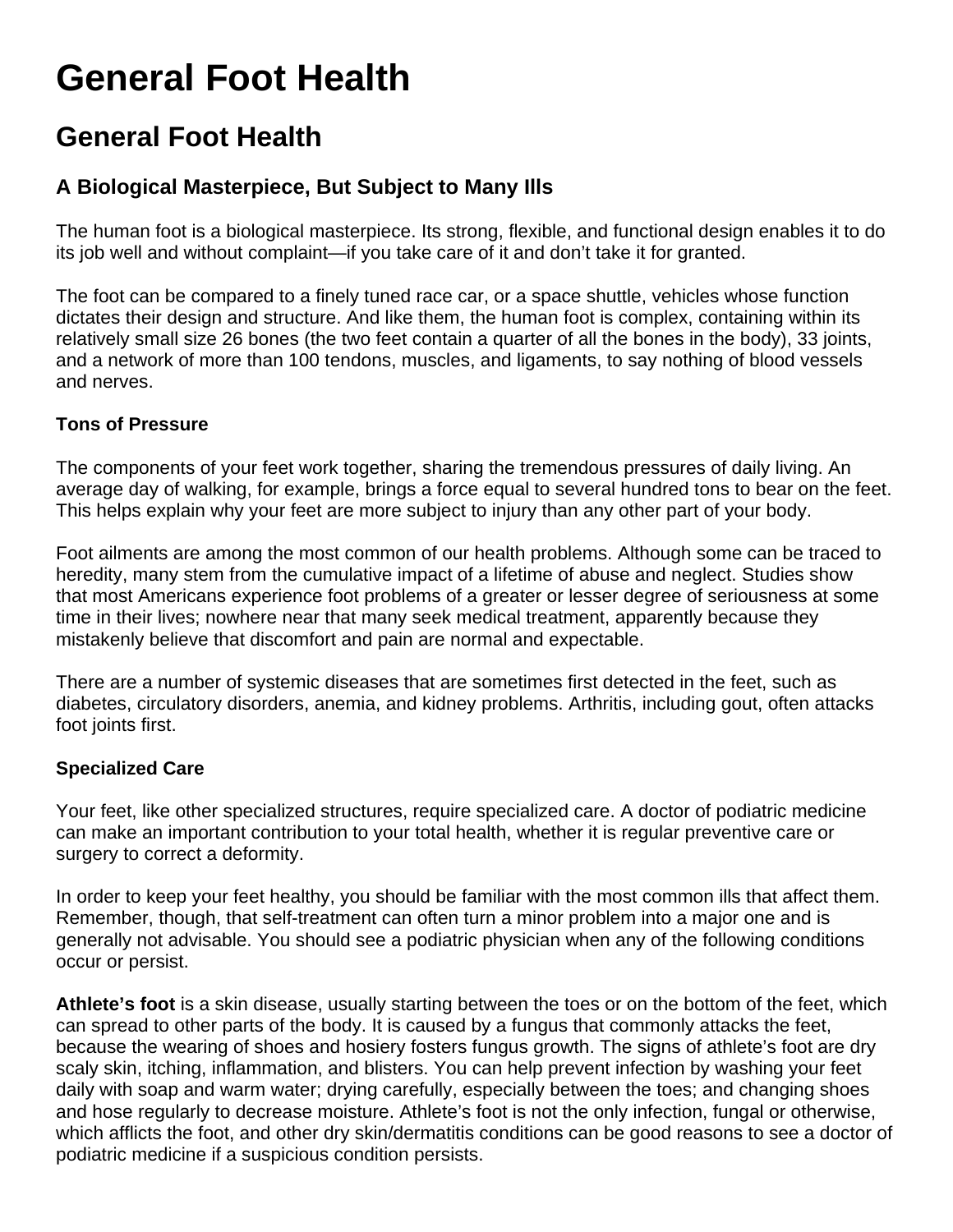**Blisters** are caused by skin friction. Don't pop them. Apply moleskin or an adhesive bandage over a blister, and leave it on until it falls off naturally in the bath or shower. Keep your feet dry and always wear socks as a cushion between your feet and shoes. If a blister breaks on its own, wash the area, apply an antiseptic, and cover with a sterile bandage.

**Bunions** are misaligned big toe joints which can become swollen and tender. The deformity causes the first joint of the big toe to slant outward, and the big toe to angle toward the other toes. Bunions tend to run in families, but the tendency can be aggravated by shoes that are too narrow in the forefoot and toe. There are conservative and preventive steps that can minimize the discomfort of a bunion, but surgery is frequently recommended to correct the problem.

**Corns and calluses** are protective layers of compacted, dead skin cells. They are caused by repeated friction and pressure from skin rubbing against bony areas or against an irregularity in a shoe. Corns ordinarily form on the toes and calluses on the soles of the feet. The friction and pressure can burn or otherwise be painful and may be relieved by moleskin or padding on the affected areas. Never cut corns or calluses with any instrument, and never apply home remedies, except under a podiatrist's instructions.

**Foot odor** results from excessive perspiration from the more than 250,000 sweat glands in the foot. Daily hygiene is essential. Change your shoes daily to let each pair air out, and change your socks, perhaps even more frequently than daily. Foot powders and antiperspirants, and soaking your feet in vinegar and water, can help lessen odor.

**Hammertoe** is a condition in which any of the toes are bent in a claw-like position. It occurs most frequently with the second toe, often when a bunion slants the big toe toward and under it, but any of the other three smaller toes can be affected. Although the condition usually stems from muscle imbalance, it is often aggravated by ill-fitting shoes or socks that cramp the toes. Avoid pressure on the toes as much as possible. Surgery may be necessary to realign the toes to their proper position.

**Heel pain** can generally be traced to faulty biomechanics which place too much stress on the heel bone, ligaments, or nerves in the area. Stress could result while walking or jumping on hard surfaces, or from poorly made footwear. Overweight is also a major contributing factor. Some general health conditions—arthritis, gout, and circulatory problems, for example—also cause heel pain.

**Heel spurs** are growths of bone on the underside of the heel bone. They can occur without pain; pain may result when inflammation develops at the point where the spur forms. Both heel pain and heel spurs are often associated with plantar fasciitis, an inflammation of the long band of connective tissue running from the heel to the ball of the foot. Treatments may range from exercise and custom-made orthotics to anti-inflammatory medication or cortisone injections.

**Ingrown nails** are nails whose corners or sides dig painfully into the skin, often causing infection. They are frequently caused by improper nail trimming but also by shoe pressure, injury, fungus infection, heredity, and poor foot structure. Toenails should be trimmed straight across, slightly longer than the end of the toe, with toenail clippers. If the ingrown portion of the nail is painful or infected, your podiatric physician may remove the affected portion; if the condition reoccurs frequently, your podiatrist may permanently remove the nail.

**Neuromas** are enlarged, benign growths of nerves, most commonly between the third and fourth toes. They are caused by bones and other tissue rubbing against and irritating the nerves. Abnormal bone structure or pressure from ill-fitting shoes also can create the condition, which can result in pain, burning, tingling, or numbness between the toes and in the ball of the foot. Conservative treatment